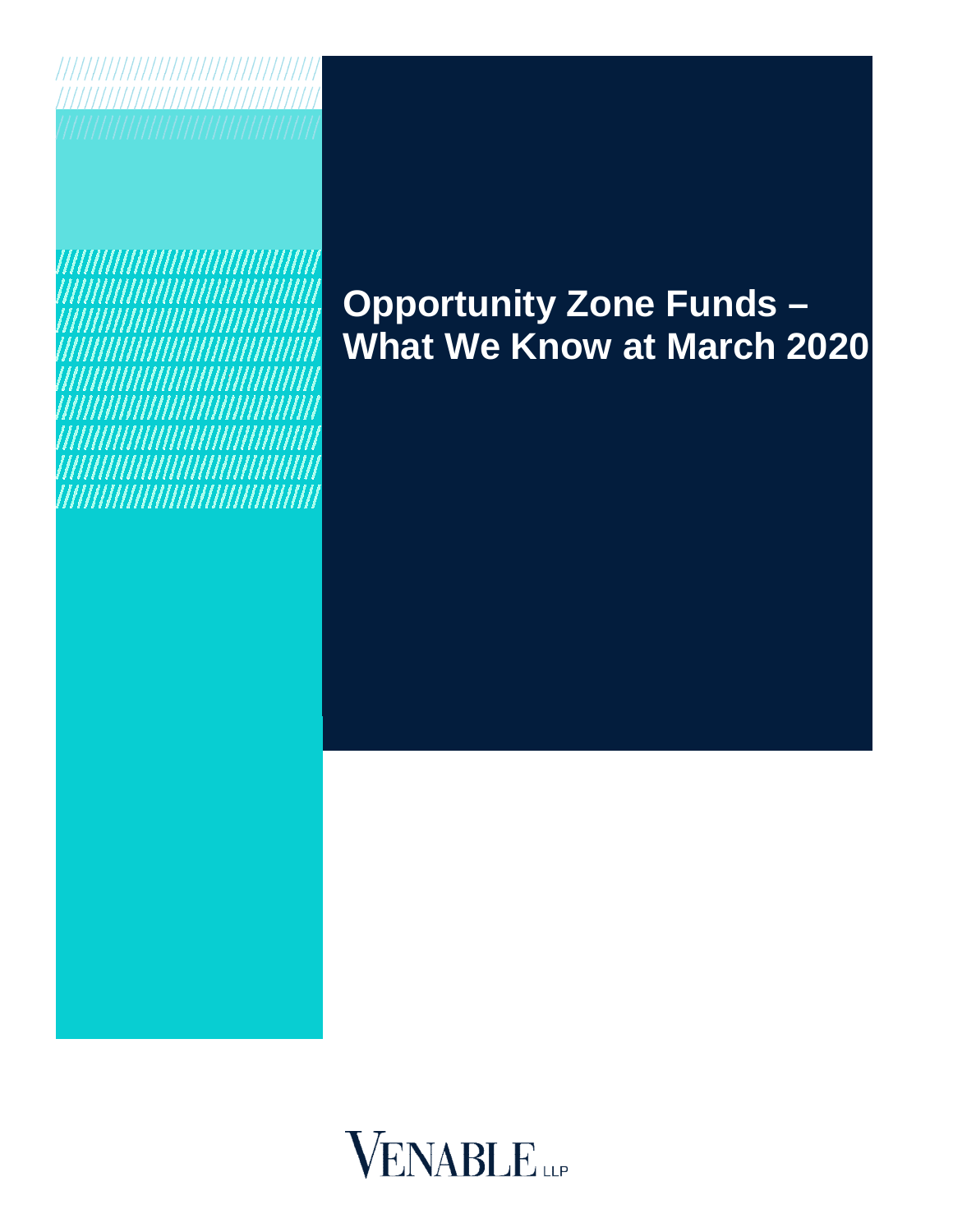The tax and investment communities continue to be abuzz over the huge tax benefits that Opportunity Zone Funds have the potential to provide. This update is intended to provide guidance on key topics, to enable the reader to move forward with the implementation of Opportunity Zone Funds.

## *What is the Opportunity Zone program?*

The Tax Cuts and Jobs Act, signed into law on December 22, 2017, authorized a new tax incentive program to encourage investment in low-income community businesses.

## *What are the benefits to investors?*

Under the Opportunity Zone program, individual and corporate taxpayers are eligible to defer paying tax on gains from the sale of stock, business assets, or any other property by investing the proceeds into an Opportunity Zone Fund (**QOF**). The QOF, in turn, must invest at least 90% of its assets, directly or indirectly, in businesses located in certain low-income communities designated as Qualified Opportunity Zones. Partial elimination of tax on deferred gains from that original, rolled-over investment results from a 10% increase in the basis of a QOF investment held for at least five years (such that investment in the QOF must occur by the end of 2021) and a 15% increase in the basis of a QOF investment held for at least seven years (such that investment in the QOF must have occurred by the end of 2019). All of the deferred gain will be realized at the end of 2026, if not realized by disinvestment sooner, including the occurrence of an "inclusion event" as discussed below. But the big prize is that future appreciation on the new investment in the Qualified Opportunity Zone can be excluded from taxation if the investment in the QOF is held for at least 10 years.

# *What "gains" are eligible for investment under the Opportunity Zone program?*

Only capital gains are eligible for investment. This includes the gross amount of any Section 1231 capital gains (determined without regard to any Section 1231 losses) and certain capital gain dividends from real estate investment trusts (**REITs**) and regulated investment companies (**RICs**). Any gain treated as ordinary income (including capital gain that is recharacterized as ordinary income) is ineligible.

## *Are capital gains realized by a partnership, corporation, REIT, or other entities eligible?*

Yes. Gains recognized by individuals, C corporations, S corporations, RICs, REITs, partnerships, and certain other pass-through entities are all eligible.

## *Who can/must be the investor in the QOF?*

Where an individual or C corporation sells property at a gain, such individual or C corporation must be the person that makes the investment in the QOF. Although the investor generally must be a U.S. resident for tax purposes, nonresident alien individuals and foreign corporations may make the investment with capital gains that are "effectively connected" to a U.S. trade or business. See the following Q&A regarding a partnership or S corporation realizing capital gain.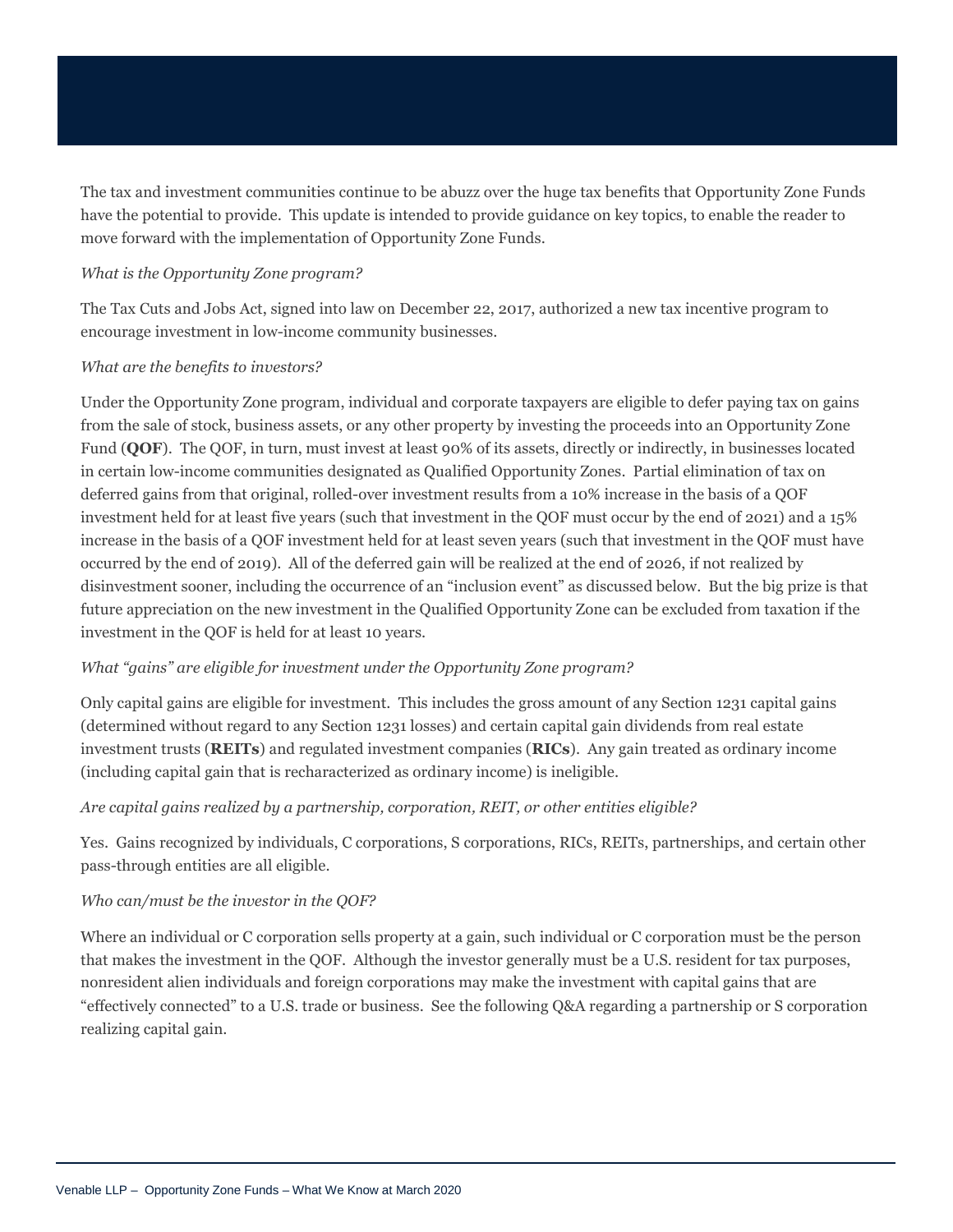# *If the capital gain is realized by a partnership or similar pass-through entity, is it the entity or the owner that must reinvest the gain to qualify?*

The partnership may elect to defer the gain. If the partnership does not elect to defer the gain, then a partner may elect to defer its portion of the partnership's gain. The same rule generally applies to other pass-through entities (including S corporations, decedents' estates, and non-grantor trusts) and to their shareholders and beneficiaries.

# *Are capital gains realized from sales to persons related to or affiliated with the seller eligible?*

No. Gains that arise from a sale or exchange with a related person are not eligible. "Related person" is defined for this purpose using a 20% common ownership test.

## *By what date must gain be realized in order to be eligible?*

The taxpayer must realize the gain no later than December 31, 2026, in order to obtain any deferral (all deferral ends as of December 31, 2026 in any event) and exclusion benefits from the Opportunity Zone program.

## *By what date must gain be invested in order to be eligible?*

Generally, a taxpayer must invest eligible gain in a QOF within 180 days of the sale or exchange in order to qualify for the benefits of the Opportunity Zone program. Special periods apply to certain types of gains, as outlined below: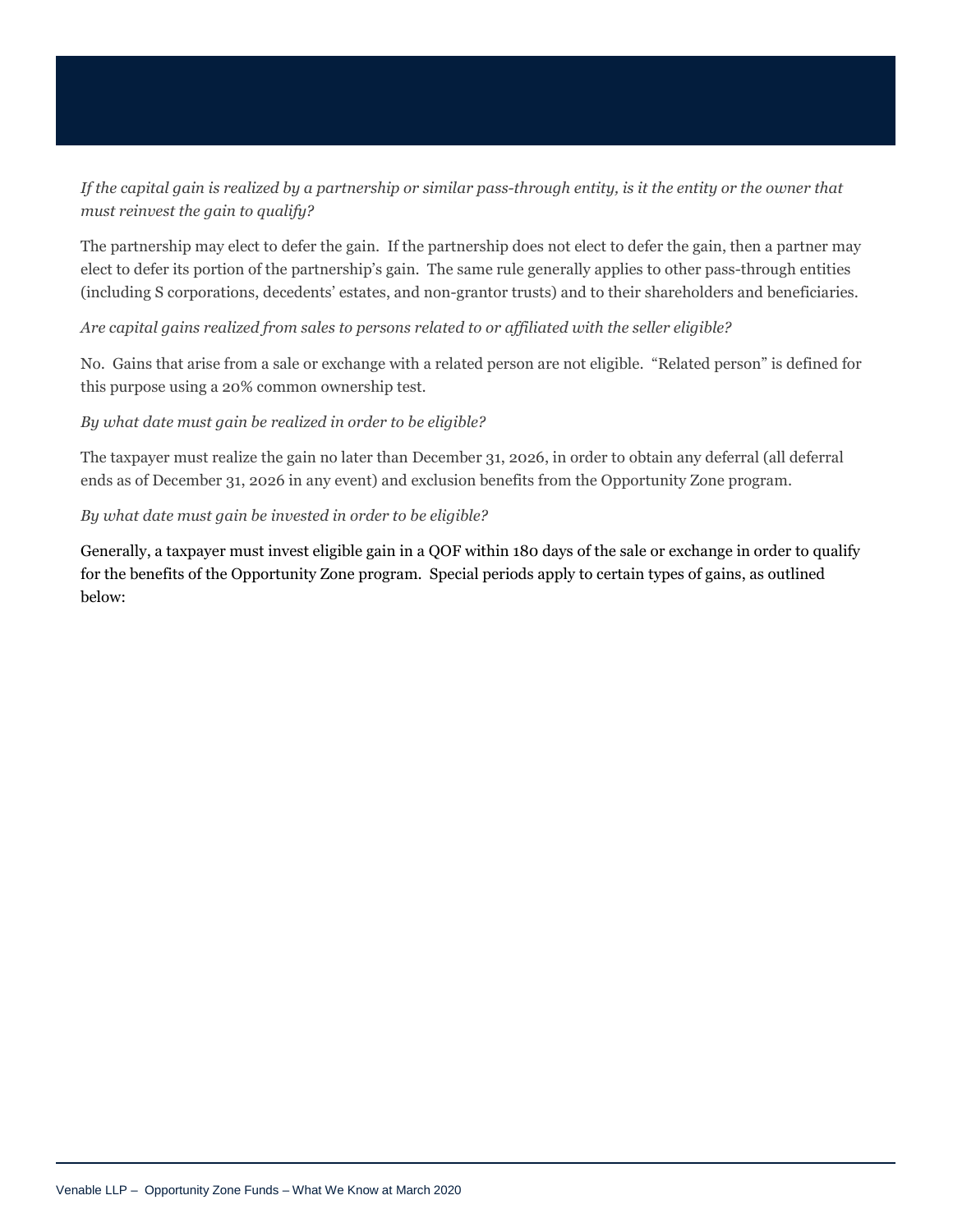| <b>Type of Investor</b>                                                                       | <b>Type of Gain</b>                                                                                                                   | <b>Rollover Period</b>                                                                                                                                                                                                                                                                                                                                                                                           |
|-----------------------------------------------------------------------------------------------|---------------------------------------------------------------------------------------------------------------------------------------|------------------------------------------------------------------------------------------------------------------------------------------------------------------------------------------------------------------------------------------------------------------------------------------------------------------------------------------------------------------------------------------------------------------|
| All                                                                                           | Capital Gain                                                                                                                          | 180 days from the date of the sale or exchange<br>generating the gain                                                                                                                                                                                                                                                                                                                                            |
| All                                                                                           | Eligible Section 1231 Gain                                                                                                            | 180 days from the date of the sale or exchange<br>generating the gain                                                                                                                                                                                                                                                                                                                                            |
| RIC/REIT Shareholder                                                                          | RIC/REIT Distributed<br>Capital Gain Dividends                                                                                        | Either: (i) 180 days from the close of the shareholder's<br>tax year in which the gain would have been recognized<br>absent the QOF investment; or (ii) 180 days from the<br>date the dividend is paid                                                                                                                                                                                                           |
| <b>RIC/REIT Shareholder</b>                                                                   | RIC/REIT Undistributed<br>Capital Gain Dividends                                                                                      | Either: (i) 180 days from the close of the shareholder's<br>tax year in which the gain would have been recognized<br>absent the QOF investment; or (ii) 180 days from the<br>close of the RIC's or REIT's taxable year                                                                                                                                                                                           |
| Seller in an Installment<br>Sale                                                              | <b>Installment Sale Gain</b>                                                                                                          | Either: (i) 180 days from the date an installment sale<br>payment is received; or (ii) 180 days from the last day<br>of the tax year in which the installment sale gain would<br>have been recognized absent the QOF investment (with<br>a separate 180-day period applicable for each year in<br>which installment payments are received)                                                                       |
| Partner, S Corporation<br>Shareholder, or<br>Beneficiary of an Estate<br>or Non-Grantor Trust | Eligible Gain from a<br>Partnership, S<br>Corporation, Estate, or<br>Non-Grantor Trust if not<br>reinvested by the entity or<br>trust | Either: (i) 180 days from the date of the sale or<br>exchange generating the gain; (ii) 180 days from the<br>close of the entity's tax year in which the gain would<br>have been recognized absent the QOF investment; or<br>(iii) 180 days from the due date (not including<br>extensions) of the entity's tax return for the year in<br>which the gain would have been recognized absent the<br>QOF investment |

The above chart sets forth the time period in which a taxpayer must invest in a QOF to qualify for the benefits of the Opportunity Zone program. In addition, some benefits are available only to taxpayers who invest in a QOF before 2019 or 2021. Specifically, to qualify for the 15% basis step-up with respect to rolled-over gain, the taxpayer must have invested in the QOF by 12/31/2019. To qualify for the 10% basis step-up with respect to rolled-over gain, the taxpayer must invest in the QOF by 12/31/2021. Last, to qualify for any of the benefits of the Opportunity Zone program, the taxpayer must invest in the QOF by 12/31/2026.

*Can the investment in the QOF be in the form of equity?*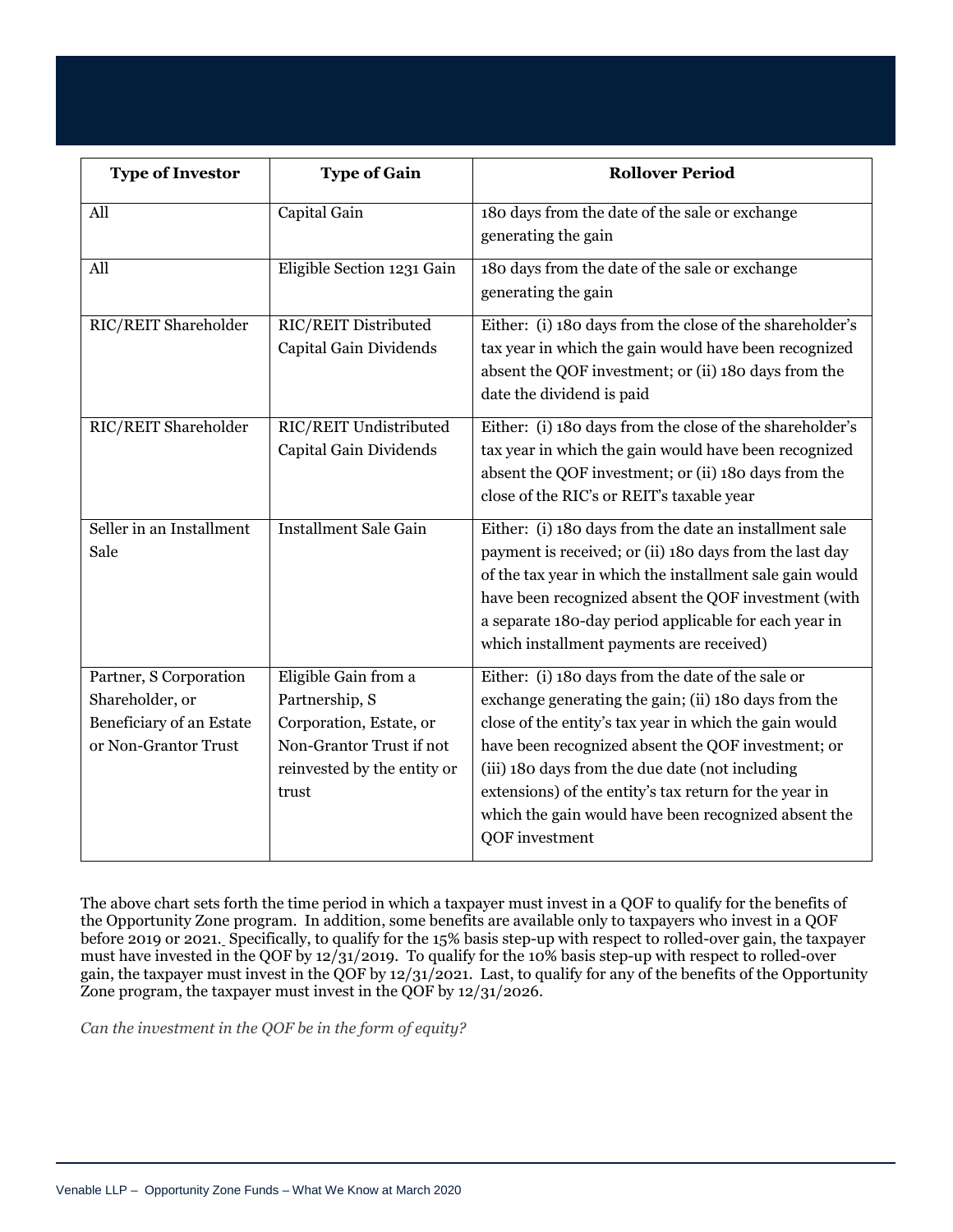Yes. The investment must be in the form of an equity investment. Eligible equity interests include preferred stock and partnership interests with special allocations. However, if there is a deemed contribution of money to a QOF under the tax rules regarding partnership debt and its effect on basis, an increase in a partner's share of partnership liabilities as a result of such deemed contribution would not cause that basis increase to be an ineligible investment in the QOF.

# *Can the investment be in the form of a loan to the QOF?*

No. The investment must be an equity investment. However, the taxpayer may use the equity interest in a QOF as collateral to secure a loan without affecting the status of the equity as an eligible investment. A taxpayer also may invest proceeds from a loan, provided the taxpayer has eligible gain to invest. There is no tracing of proceeds from the realization of capital gain to the reinvestment in a QOF.

## *Can the investment be initially in the form of a loan to the QOF and later convert to an equity interest?*

It is unclear at this time. The preamble to the Regulations includes a fact pattern where the taxpayer loans money to a QOF, the taxpayer subsequently realizes eligible gain, and the taxpayer then transfers its creditor position in the loan to the QOF, intending such transfer to be a rollover of eligible gain. The IRS declined to advise on whether this structure would result in a qualifying investment, noting that "[d]etermination of the tax treatment of the arrangement described previously would require a debt-equity analysis based on a careful examination of all relevant facts and circumstances and Federal income tax principles apart from those found in section 1400Z-2 and these regulations."

# *Can the investment in the QOF be made with property other than cash?*

Yes. If a taxpayer transfers property other than cash to a QOF, the taxpayer's QOF investment (i.e., the portion of the taxpayer's investment that is eligible for Opportunity Zone program benefits) is equal to the lesser of (1) the taxpayer's basis in the transferred property or (2) the fair market value of the taxpayer's QOF investment (in the case of a QOF that is a partnership, determined without regard to any liabilities allocated to the taxpayer).

Note that QOF equity interests issued solely in exchange for the taxpayer's services (i.e., a carried interest) would not be qualifying QOF investments eligible for the Opportunity Zone program benefits.

## *Can an interest in a QOF be acquired from a person other than the QOF?*

Yes. An investor can invest capital gain in a QOF by buying an interest in the QOF from another person. The transferor is not required to have made a prior deferral election for the acquirer to make such an election. The purchase can be made using either cash or property. The qualifying investment in the QOF is either (i) the amount of cash paid for the QOF interest or (ii) the fair market value of property other than cash. Note that if the investor transfers appreciated property and triggers taxable gain on the purchase, that gain is not eligible for deferral via investment in a QOF.

## *Can the taxpayer invest more than his or her deferred gain in a QOF?*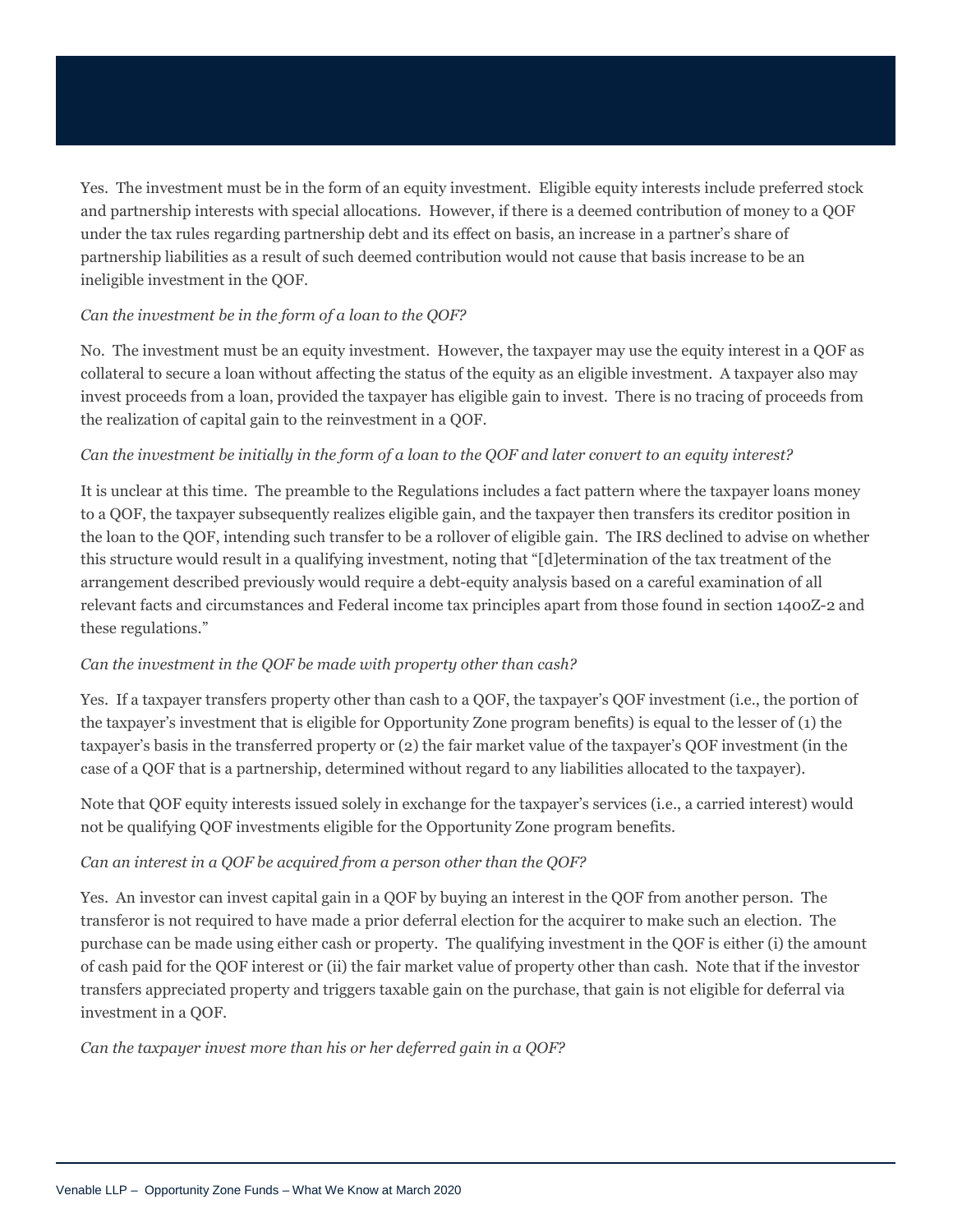Yes; however, such investment would be treated as a "mixed-funds" investment. A taxpayer has a "mixed-funds" investment if:

- The taxpayer contributes cash or other property to the QOF that is greater than the taxpayer's eligible gain. In this case, the QOF investment would be limited to the taxpayer's eligible gain. Any equity received for the excess amount contributed would not be eligible for the Opportunity Zone program benefits.
- The taxpayer contributes property that has a fair market value in excess of the property's adjusted basis in a nonrecognition transaction. Here, any equity received for the excess amount would not be eligible for the Opportunity Zone program benefits.
- The taxpayer receives part of his or her QOF equity in exchange for services rendered (i.e., a carried interest). Here, the portion of the equity that would not be eligible for the benefits of the Opportunity Zone program is equal to the taxpayer's share of residual profits attributable to the "service" portion of the interest.

If a taxpayer has a mixed-funds investment in a QOF (including a QOF taxed as a partnership), the taxpayer would be treated as having two separate interests solely for purposes of the Opportunity Zone program. If the QOF is a flow-through entity, items of income, gain, loss, and deduction would be allocated to the interests based on the taxpayer's relative capital contributions for each "separate" interest.

# *Can the taxpayer sell property to an unrelated QOF and invest gain from such sale into the same QOF?*

No. In the Regulations the IRS advises that a sale to a QOF (even if the seller is and remains unrelated to the QOF) followed by a subsequent investment of the resulting gain by that seller into the QOF will be recharacterized as a contribution of the property to the QOF by the taxpayer in exchange for an interest in the QOF. And as a result, the contribution will not qualify for the Opportunity Zone program. Similarly, when a taxpayer sells a property to an unrelated QOZB and invests the gain from such sale back into the QOF that owns such QOZB all as part of a plan, the initial sale transaction would not result in eligible gain for the taxpayer. Note also that because QOZBP must be acquired from an unrelated party, any property acquired by a QOF or a QOZB in such manner would not qualify as QOZBP.

## *Where are Opportunity Zones located?*

Each state, DC, and certain territories were required to nominate Qualified Opportunity Zones within their jurisdictions for certification by the Treasury Department. That process is complete. A list and maps of Opportunity Zones are available at [https://www.cdfifund.gov/Pages/Opportunity-Zones.aspx.](https://www.cdfifund.gov/Pages/Opportunity-Zones.aspx)

## *What requirements apply to setting up a QOF?*

A partnership or corporation certifies itself as a QOF by filing an election with its tax return for the first year during which the entity desires to be a QOF. The election is made on Form 8996, Qualified Opportunity Fund. The form requires a QOF to provide the IRS with information regarding the value of the QOF's assets and qualified opportunity zone property.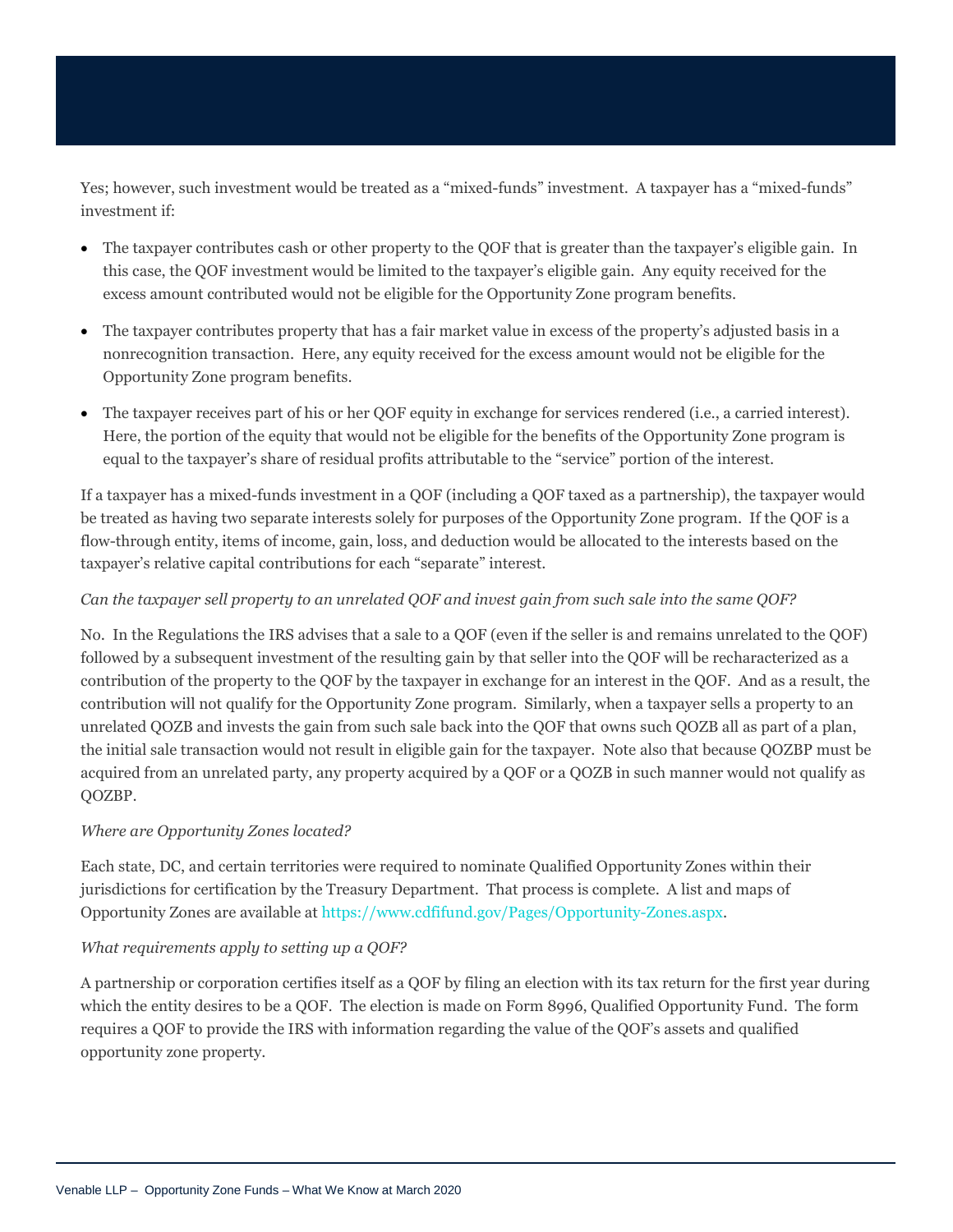Note that no approval or action by the IRS or other federal agency is needed for certification. The statutory requirements are limited to the following:

- (i) The QOF must be organized as a corporation or partnership; and
- (ii) The QOF must be organized for the purpose of investing in "qualified opportunity zone property."

The requirement that the QOF be a corporation or partnership refers to the QOF's characterization for federal income tax purposes. Thus, a state law limited liability company with more than one member (and that has not made an election to be treated as an association taxable as a corporation) would be treated as a partnership and is eligible to self-certify as a QOF.

No restrictions apply as to who may organize, own, or manage a QOF. Thus, QOFs can be single-investor funds in which a single taxpayer with gains to defer forms its own fund and directly controls the timing and selection of its investment in Opportunity Zone Property. Note that in order to have only a single investor/owner, an QOF would need to be classified as a corporation for federal income tax purposes, and corporate income tax status may not be the best way to achieve all of a QOF's tax objectives (e.g., any losses would not pass through to the investor). At the other end of the spectrum, a sponsor could raise funds from multiple taxpayers who have recognized gains and pool their gain rollovers into a multi-investor QOF, with the sponsor selecting and managing the QOF's investments.

## *Are there ongoing compliance filings that a QOF must make each year?*

Yes. Form 8996 must be filed annually by the QOF. More importantly, as discussed below, a QOF must hold at least 90% of its assets in Opportunity Zone Property. This testing requirement comes with its own, separate monetary penalty for non-compliance. The monetary penalty is calculated, if applicable, on Form 8996.

## *Are there ongoing compliance filings that an investor must make each year?*

An investor in a QOF must file Form 8997, Initial and Annual Statement of Qualified Opportunity Fund (QOF) Investments, on an annual basis to inform the IRS of the QOF investments held at the beginning and end of the current tax year, as well as any capital gains deferred by investing in a QOF.

## *What is the process for making the capital gain deferral election?*

Taxpayers will make the deferral election on Form 8949, Sales and Other Dispositions of Capital Assets, attached to taxpayers' income tax returns for the year in which the gain would have been recognized but for the deferral election.

## *How quickly must a QOF invest in Opportunity Zone Property?*

At least 90% of the assets of a QOF must be invested in "**Opportunity Zone Property.**" Opportunity Zone Property includes both (i) direct ownership and operation by the QOF of Qualified Opportunity Zone Business Property and (ii) indirect investment in such business property via investments in equity interests in one or more operating subsidiary entities (which in turn must each be a tax law corporation or partnership) that are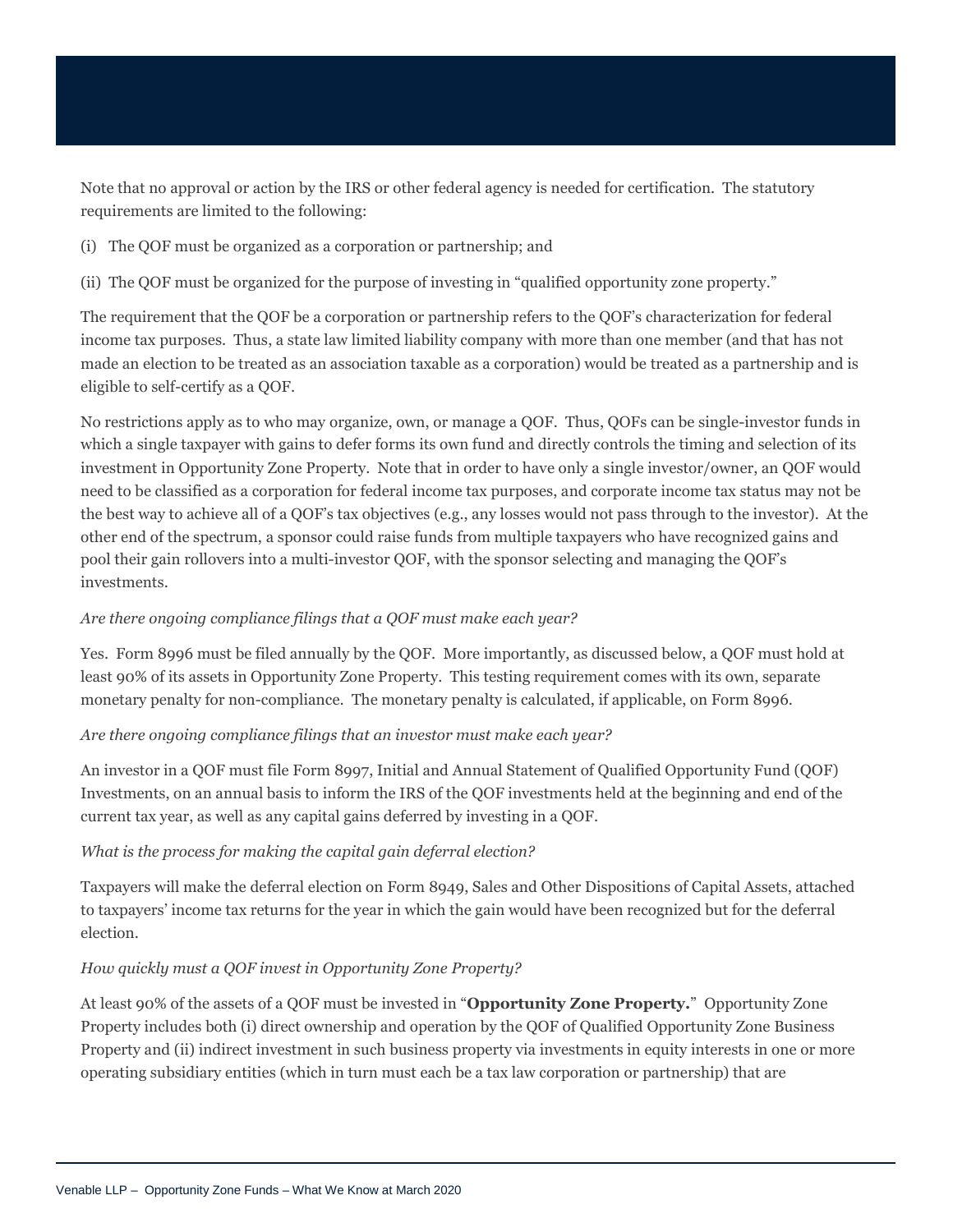Opportunity Zone Businesses. The QOF should use the asset values reported on its applicable financial statement for the taxable year to determine whether the QOF has satisfied this test. If the QOF does not have applicable financial statements, the QOF should use the unadjusted cost of its assets.

The QOF must satisfy the 90% test on both the last day of the first 6-month period of the taxable year of the QOF and the last day of the taxable year of the QOF. The Proposed Regulations allow a QOF to designate the first month it will be treated as a QOF; however, no deferral election can be made for investments to the QOF until the "first month" elected by the QOF. Thus, depending on when funds are contributed into a QOF, the QOF would have six months at the most to invest at least 90% of its assets into Opportunity Zone Property. For example, if the first month for the QOF was October 2018 and the QOF uses the calendar year as its taxable year, then it will have only one testing date for its first year of operation – December 31, 2018. However, if the QOF's first month is February 2018 and the QOF uses the calendar year as its taxable year, it will have two testing dates in its first year of operation – July 31, 2018 and December 31, 2018.

For purposes of the 90% test, a QOF can exclude any investments received in the 6 months preceding the testing date, provided that such investments are cash, cash equivalents, or short-term (18 months or less) debt instruments.

# *What happens if a QOF sells property that it holds? Does it get any grace period before the sale proceeds count against it for purposes of the 90% test?*

A QOF is allowed 12 months from the date of the distribution, sale, or disposition of qualified opportunity zone stock, qualified opportunity zone partnership interests, or Qualified Opportunity Zone Business Property to reinvest proceeds from such transaction in other qualifying property. During such 12-month period, any proceeds must be held in cash, cash equivalents, or short-term (18 months or less) debt instruments.

The IRS specifically has declined to provide for a reinvestment grace period for proceeds from asset dispositions by QOZBs. Thus, following a disposition, any cash held by the QOZB likely will have adverse effects under the several tests that apply for determining QOZB status. Cash proceeds from an asset disposition may qualify for the Working Capital Safe Harbor if the regulatory requirements of such provision are satisfied.

Note, however, that if a QOF disposes of its assets, the QOF likely would recognize gain. If the QOF is a passthrough entity, this gain would flow through (i.e., be taxable to) its owners (except to the extent that the owners have satisfied the 10-year holding period requirement, discussed in more detail below). The result is that, for sales within the 10-year holding period, the investors will have flow-through gain even if the QOF reinvests 100% of the proceeds from any sale into qualifying property.

# *If a QOF invests in a corporation or partnership in an Opportunity Zone, how quickly must that entity invest in Qualified Opportunity Zone Property?*

As noted above, a QOF can invest in qualifying projects directly (including through a single-member, disregarded limited liability company) or indirectly through a corporation or partnership. The time for a QOF to make its investment directly or into the stock or partnership interest of a subsidiary is discussed in the context of the 90%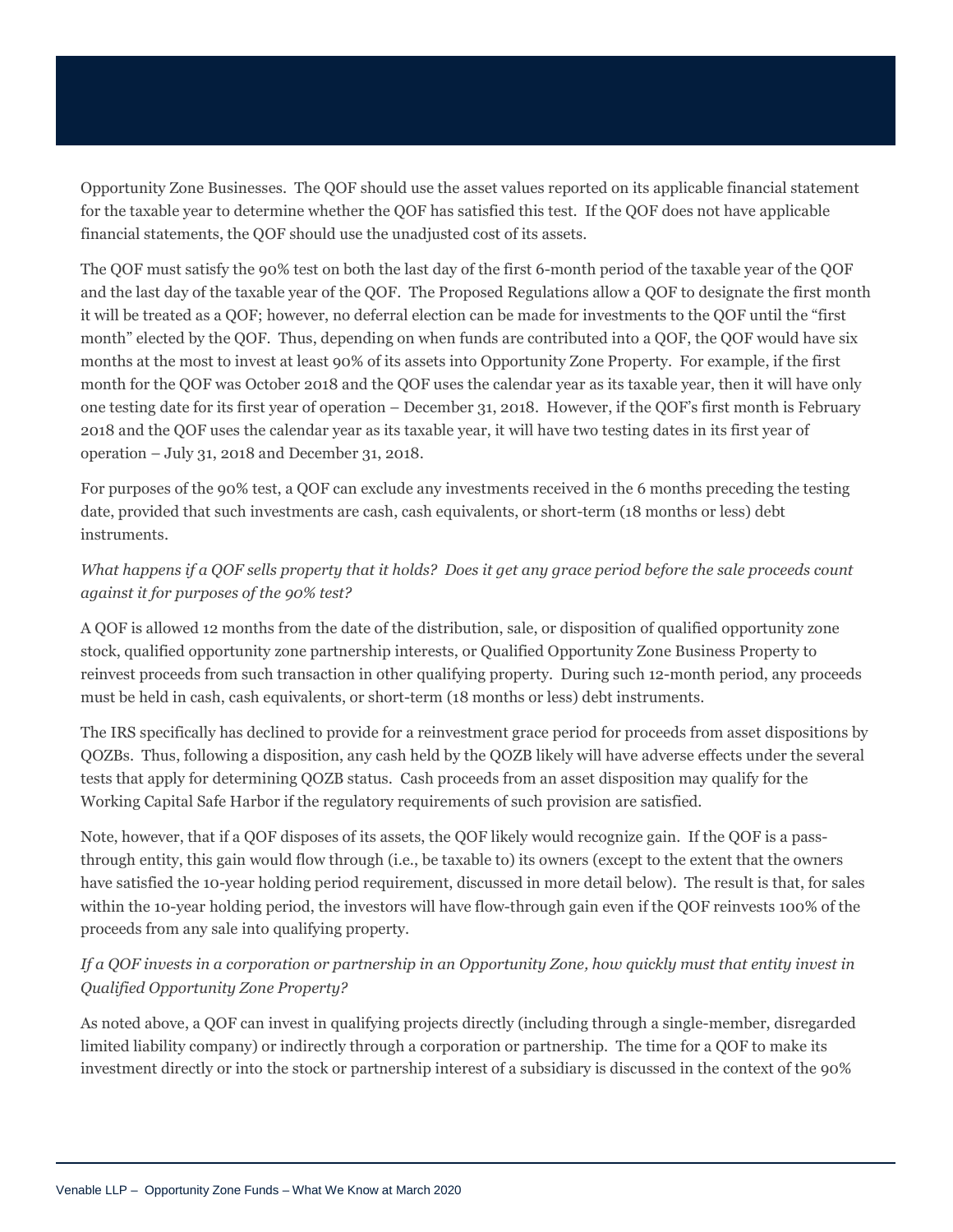test and its related penalty. The topic here is the time for a subsidiary corporation or subsidiary partnership of a QOF to invest funds received from its parent QOF.

A QOF's interests in a corporation or partnership qualify for the 90% asset test if the corporation or partnership qualifies as a QOZB. The corporation or partnership must be a QOZB both at the time the QOF acquires its interests in the subsidiary and during substantially all (i.e., 90%) of the QOF's holding period for its interests in the subsidiary.

Among the requirements for the subsidiary to qualify as a Qualified Opportunity Zone Business (**QOZB**) are that:

- 1. Substantially all (i.e., at least 70%) of the tangible property owned or leased by the subsidiary is Qualified Opportunity Zone Business Property (**QOZBP**), as determined by the following criteria:
	- a. The property is acquired by the subsidiary by purchase after December 31, 2017;
	- b. The original use of the property commences with the subsidiary or the subsidiary substantially improves the property (these requirements are discussed below); and
	- c. During substantially all (i.e., at least 90%) of the subsidiary's holding period for the property, substantially all of the use of the property was in an Opportunity Zone.
- 2. The subsidiary derives at least 50% of its gross income from the active conduct of a trade or business in the Opportunity Zone;
- 3. The subsidiary has less than 5% of the average of the aggregate unadjusted basis of its property attributable to "Nonqualified Financial Property," and
- 4. The subsidiary uses a substantial portion (i.e., 40%) of any intangible property in the active conduct of a trade or business in the Opportunity Zone.

These rules come by cross-reference to other tax programs, which require that such tests be satisfied on a taxableyear basis. Accordingly, investing cash so as to satisfy these tests by the end of the first taxable year (which could be a short year) could be difficult or impossible for many QOZBs.

"Nonqualified Financial Property" is defined elsewhere in the Internal Revenue Code as debt, stock, partnership interests, options, futures contracts, forward contracts, warrants, notional principal contracts, annuities, and other, similar property specified in regulations, but does not include (1) reasonable amounts of working capital held in cash, cash equivalents, or debt instruments with a term of 18 months or less, or (2) certain debt instruments. Such term would include bank accounts, checking accounts, and other time and demand deposits.

Although not specifically listed, the term "Nonqualified Financial Property" also would include cash on hand. However, as discussed below, the IRS provided a "Working Capital Safe Harbor" in the Regulations that protects against a violation of the test for cash or other investments held in compliance with safe harbor requirements.

*What are the requirements for the Working Capital Safe Harbor? And what tests does it protect against failing?*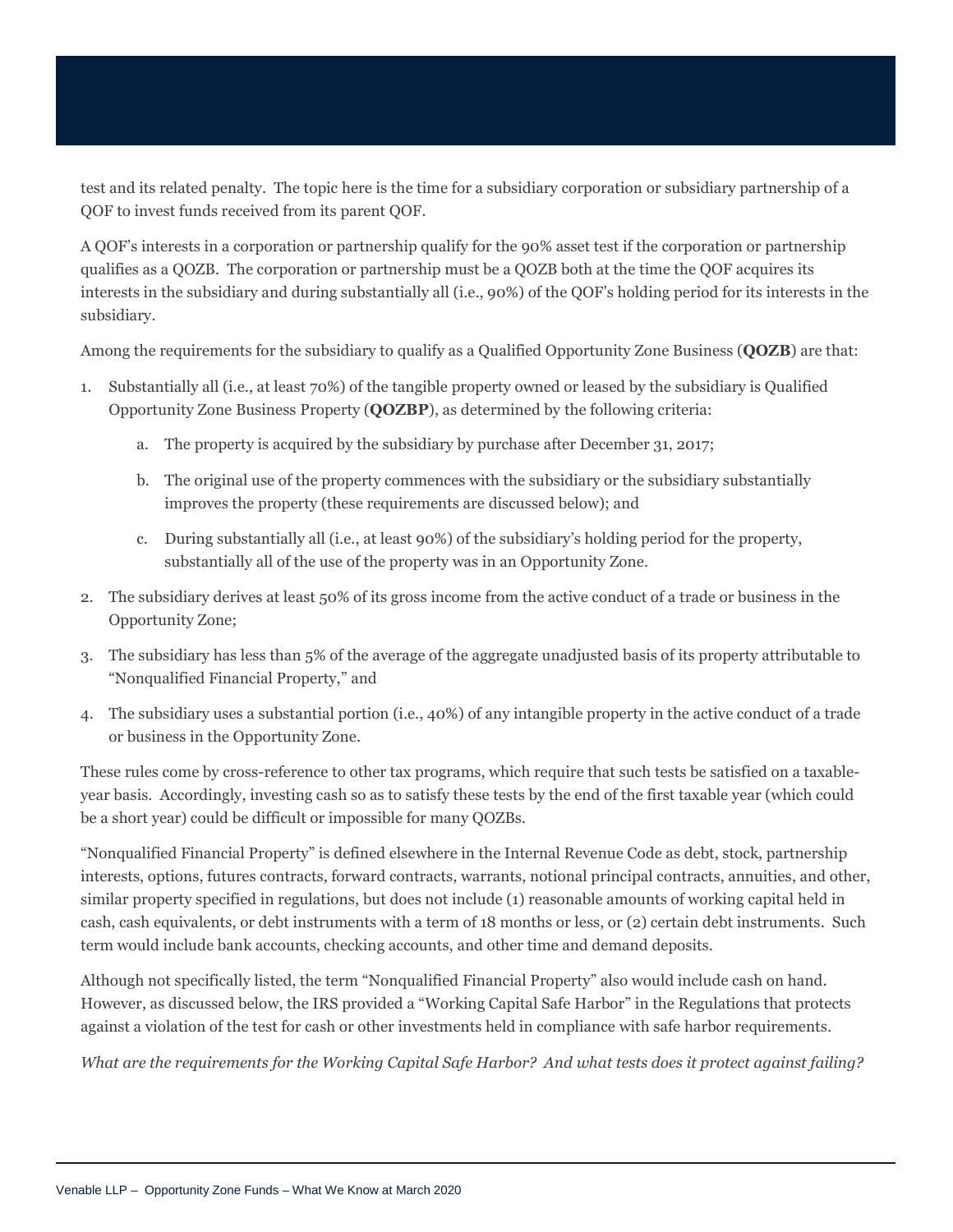The safe harbor is available for businesses that acquire, construct, or rehabilitate tangible business property (including real property) and any entities that are developing a trade or business in the Opportunity Zone. Such businesses can hold cash for a period of up to 31 months if:

- 1. there is a written plan that identifies the cash as held for the acquisition, construction, or substantial improvement of opportunity zone property or the development of a trade or business in an Opportunity Zone;
- 2. there is a written schedule showing that the cash will be used within 31 months; and
- 3. the business substantially complies with the written schedule.

Furthermore, if a business is unable to complete its plan within 31 months because it is waiting for government action, this failure to comply would not be considered a violation of the safe harbor. An extra 24-month period is available for a QOZB if the QOZ is located in a federally declared disaster area and the project is delayed due to such disaster.

Satisfaction of the Working Capital Safe Harbor provides the following benefits to a QOZB:

- 1. Such amounts need not be taken into account for purposes of the limitation that no more than 5% of the assets can be Nonqualified Financial Property.
- 2. Earnings on such amounts count favorably for purposes of the 50% gross income test.
- 3. Such amounts are treated favorably for purposes of the 40% use of intangible property with the QOZ test.
- 4. Such amounts are not treated as causing a failure of the requirement that, if a QOZB holds tangible personal property, 70% of such tangible personal property be acquired, constructed, or substantially improved in the QOZ.

Note that the Working Capital Safe Harbor does not apply at the QOF level. Thus, the timing rules for expenditure of funds by the QOF are generally dictated by the desire to avoid imposition of the penalty applicable to failure to comply with the 90% expenditure test.

# *Why are most Opportunity Zone investments structured using two tiers?*

Although a two-tiered structure is not required, most QOFs use a two-tiered structure for two major reasons. First, the two-tiered structure provides more flexibility with regard to the QOF asset test. As noted above, 90% of the QOF's assets must qualify as Opportunity Zone Property. However, at the QOZB level, only 70% of the QOZB's property must be QOZBP. If the QOZB satisfies this 70% test, then 100% of the value of the QOF's interest in the QOZB is treated as Opportunity Zone Property. The QOF can take advantage of this lower 70% test only through a QOZB, not directly. Second, the Working Capital Safe Harbor is available only at the QOZB level and not at the QOF level. Accordingly, using the two-tiered structure provides greater flexibility with regard to how much cash can be held by the business.

*How quickly must rehabilitation of acquired existing Opportunity Zone Property occur?*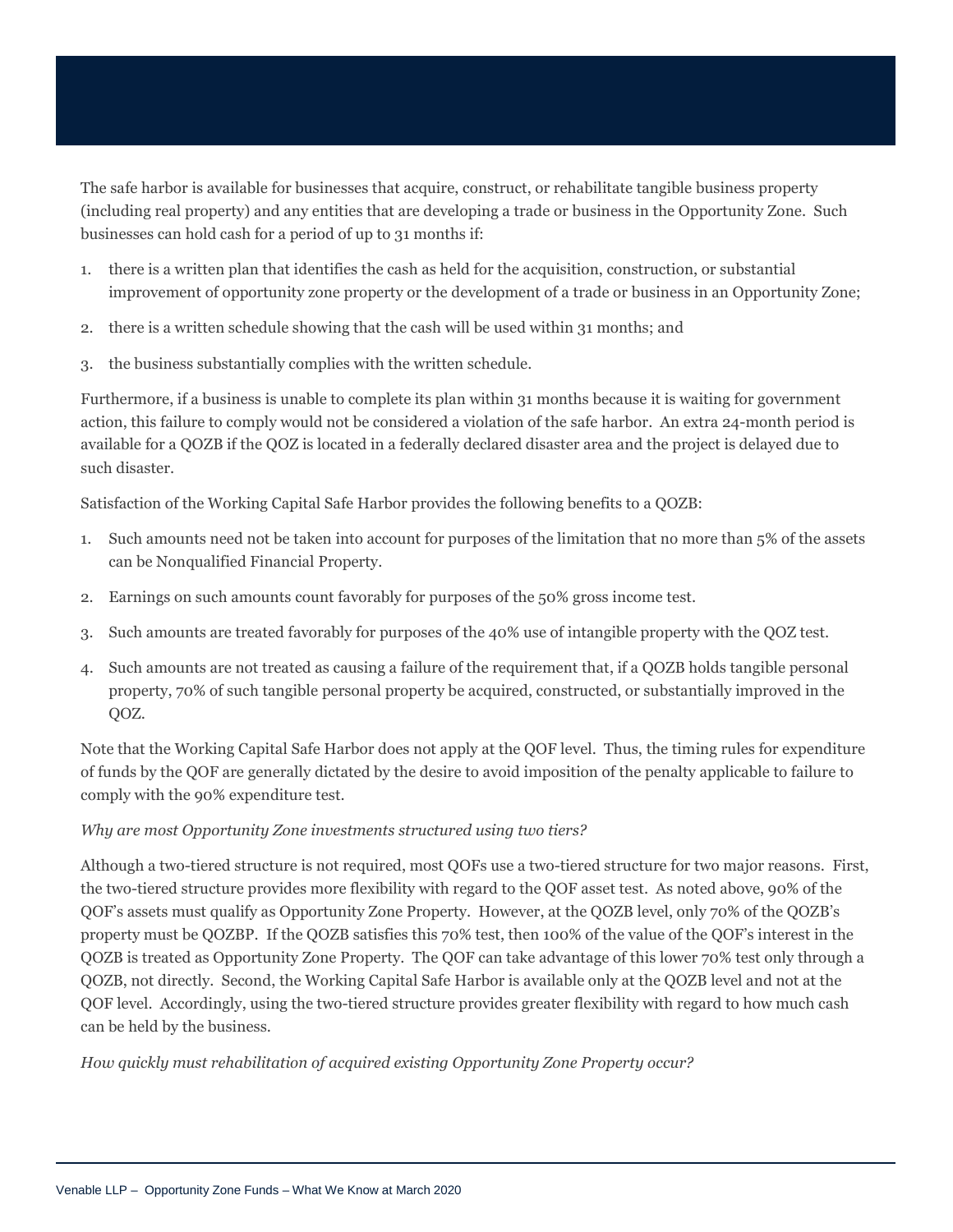Here again is one of numerous instances in which uncertainty exists in implementing the Opportunity Zone Program: Either a QOF or its subsidiary must substantially improve the property it acquires, unless the "original use" (as discussed below) of the property in the Opportunity Zone commenced with the QOF or subsidiary. To "substantially improve" a property, during a 30-month period a QOF (or its subsidiary) must make additions to its basis with respect to the property in the hands of the QOF (or subsidiary) that exceed its basis in the property at the beginning of the 30-month period. The rehabilitation must occur "during any 30-month period beginning after the date of acquisition of such property." Whether the substantial improvement test is satisfied generally is determined on an asset-by-asset basis. However, a business can include purchased original use assets for purposes of determining the amount spent to substantially improve property if the purchased original use assets (i) are used in the same trade or business in the QOZ for which the non-original use asset is used, and (ii) improve the functionality of the non-original use assets in the same QOZ. Certain buildings located on the same parcel(s) of land can also be aggregated and treated as a single item of property.

Although the statute appears to provide flexibility regarding when the 30-month period can be considered to begin, until the IRS provides guidance on the timing of commencement requirement, taxpayers may want to take a conservative approach and plan to complete required improvements of their property during the 30-month period beginning on the date of acquisition.

## *What does it mean that the "original use" of Opportunity Zone Property must be by the QOF?*

For all projects, the "original use" of the property in the Opportunity Zone must commence with the QOF, or the QOF must substantially improve the property. The substantial improvement requirement is discussed in the Q&A immediately above. The original use standard has been used in other programs similar to the Opportunity Zone program (including the Gulf Opportunity Zone program and the DC Enterprise Zone program), which indicates that the standard's application to tangible personal property should be clear: new tangible personal property purchased by the QOF or a subsidiary that constitutes a QOZB and first used in an Opportunity Zone should qualify. Property that has been depreciated or amortized by a taxpayer other than the QOF or the QOZB would not satisfy the original use requirement.

The rules with respect to real property are less clear. An existing building located in an Opportunity Zone could not satisfy the original use test when purchased by a QOF, and thus would have to be substantially improved. However, a vacant existing building can satisfy the original use requirement if such building has been vacant for (i) at least 1 year if the vacancy started before the Opportunity Zone designation or (ii) at least 3 years if the vacancy started after such a designation. Both cases require the real estate to remain vacant through the date of acquisition of the property by a QOF or QOZB. A building is considered vacant if more than 80% of the property, measured by the area, is not currently being used.

## *Can vacant land be Qualified Opportunity Zone Business Property?*

Vacant land located in an Opportunity Zone does not need to satisfy the original use test or the substantial improvement test. However, vacant land can be Qualified Opportunity Zone Business Property if it is used in a trade or business of a QOF or a QOZB. A trade or business does not include holding land for investment.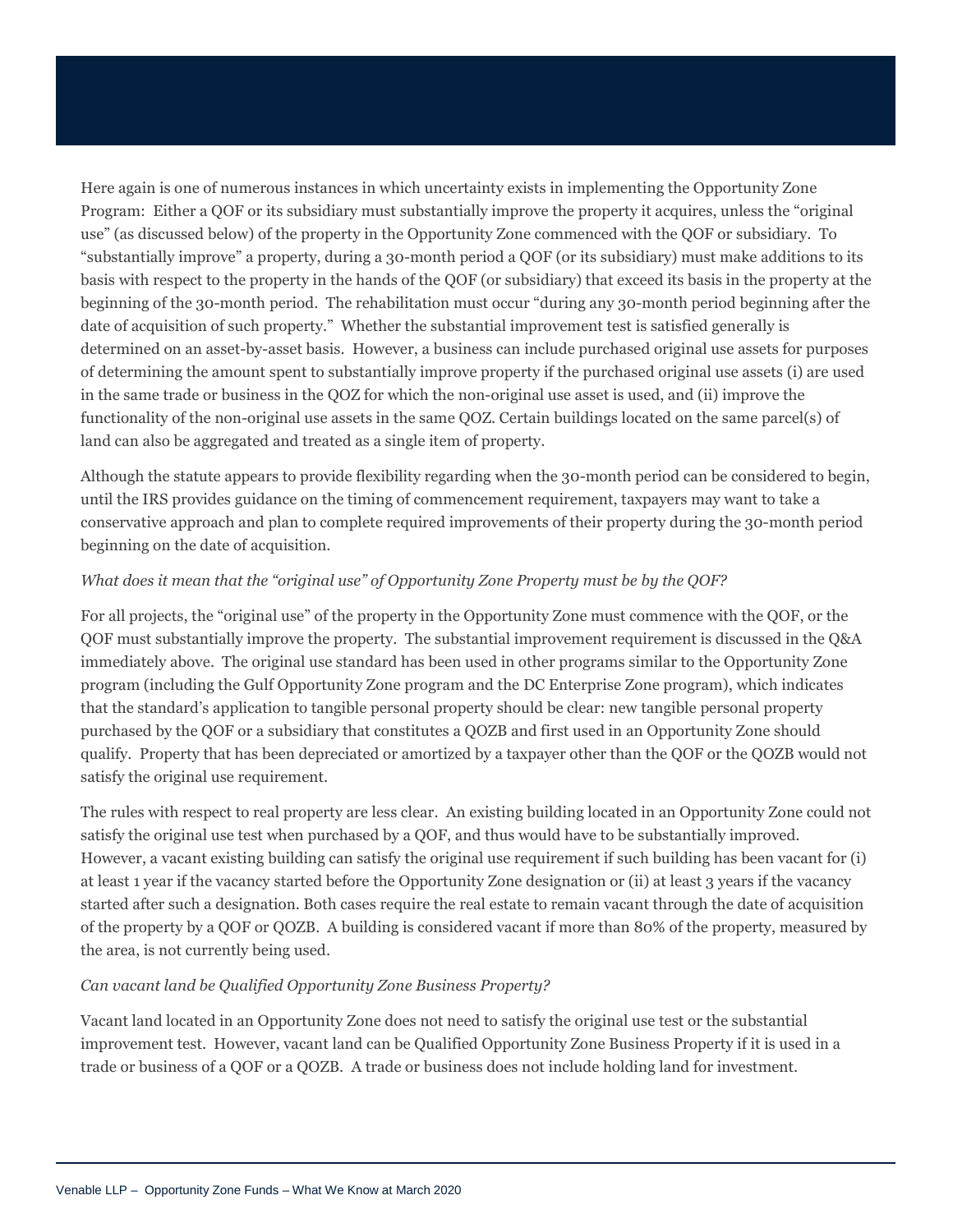*Can real property satisfy the Qualified Opportunity Zone Business Property rules when it straddles an Opportunity Zone census tract? If it can, what test applies?* 

Yes. If the amount of real property based on square footage located within the qualified opportunity zone is substantial as compared to the amount of real property based on square footage outside of the zone, and the real property outside of the zone is contiguous to part or all of the real property located inside the zone, then all of the property would be deemed to be located within a qualified zone. Real property located within the qualified opportunity zone should be considered substantial if the unadjusted cost of the real property inside a qualified opportunity zone is greater than the unadjusted cost of real property outside of the qualified opportunity zone.

# *Can existing property that is leased by a QOF or by a QOZB qualify as Qualified Opportunity Zone Business Property?*

Yes, provided that (i) the lease is entered into after December 31, 2017 and (ii) substantially all of the use of the leased tangible property occurs in the Opportunity Zone during substantially all of the period for which the QOZB leases the property, and (iii) the lease must be a "market rate lease." The evaluation of whether a lease is at market rate takes into account whether the terms of the lease reflect common, arm's-length market practice in the locale that includes the Opportunity Zone. A lease between unrelated parties is presumed to be a "market rate lease."

# *Must leased property satisfy the requirements applicable to purchased tangible property that its "original use" be in the Opportunity Zone and that it be "substantially improved"?*

No. Unlike tangible property that is acquired by purchase, leased tangible property is not subject to either the original use requirement or the substantial improvement requirement. But see the discussion below regarding tangible personal property leased from a related person.

# *Can existing property be leased from a related person (lessor and lessee are related to one another under the numerous related person rules) and still qualify as Qualified Opportunity Zone Business Property?*

Yes. Unlike tangible property that is acquired by purchase, leased tangible property can be leased from a lessor by a QOF or a QOZB as lessee that is a person related to the lessor, provided that the following requirements are met (in addition to the general requirements discussed above that are applicable to all leased property):

First, a QOF or a QOZB must not prepay rents on the lease for more than 12 months.

Second, if the lease includes tangible personal property, then the lessee must become the owner of tangible Qualified Opportunity Zone Business Property that has a value not less than the value of the leased personal property. Acquisition of this property must occur during a period that begins on the date that the lessee receives possession of the property under the lease and ends on the earlier of the last day of the lease or the end of the 30 month period beginning on the date that the lessee receives possession of the property under the lease. This rule applies only to tangible personal property, such as furniture and equipment, and not to real property.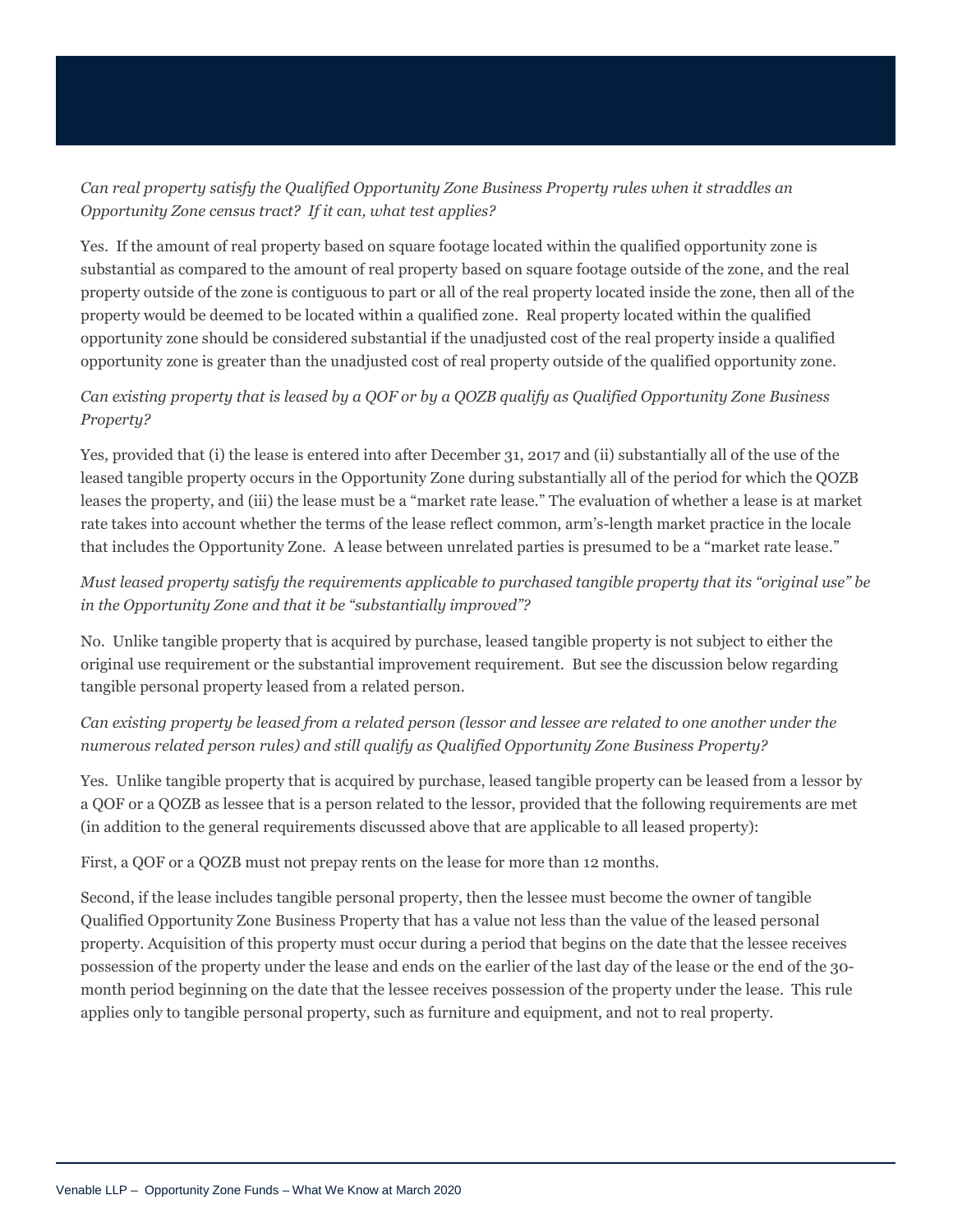Last, an anti-abuse rule requires that for leased real property (other than unimproved land), no plan, intent, or expectation can exist that the real property will be purchased by the QOF or the QOZB at less than fair market value, to be determined at the time of purchase and without regard to prior lease payments.

Although the related party lease rules provide greater flexibility for taxpayers, related taxpayers should consider the potential disadvantages of entering into a lease of QOZBP. These rules allow a taxpayer who currently owns property in an Opportunity Zone to lease the property to a related QOF or QOZB and avoid several of the restrictions that would apply to the same existing property if acquired by purchase. But before switching from a purchase to a lease mode of acquisition, the parties should consider the effect of the lease on the program benefits to be realized upon a future disposition of the project when gain on the disposition is expected to avoid federal income tax. At the time of disposition, the value of the project will be split between the interests of the landlord and the tenant, with the Opportunity Zone Program benefits attaching only to the tenant's leasehold interest. Depending on the terms of the lease, some portion of the project's value will be attached to the landlord's reversionary interest, and the appreciation in value of the project eligibly allocable to that interest will not be eligible for the income exclusion benefit. Thus, the benefit of using a related party to avoid the related party restrictions applicable to acquisitions by purchase will need to be balanced against the loss of the income exclusion benefit for the portion of any ultimate gain that will be allocable to the landlord's reversionary interest.

## *How is QOZBP acquired by lease valued for purposes of the 90% and 70% tests?*

Valuation of the leased property is determined annually based on either (i) the reporting of the lease's value on the lessee's financial statements if those statements are prepared according to U.S. generally accepted accounting principles (GAAP) and require recognition of the lease of the tangible property or (ii) a present value calculation.

The IRS commentary notes that, beginning in 2019, generally accepted accounting principles (GAAP) require public companies to calculate the present value of lease payments in order to recognize the value of leased assets on the balance sheet.

The present value of the lease property is equal to the sum of the present values of the payments to be made under the lease for such tangible property, using the short-term "applicable Federal rate" set by Section  $1274(d)(1)$  as the discount rate. The present-value valuation is made at the time the lease for such property is entered into. Once calculated, such calculated value is used as the value for such asset for all testing dates. The drawback to the discounted present value method (in contrast to the use of reporting on financial statements) is that it does not account for depreciation and thus will not adjust for changes in asset values over time.

## *What types of projects/property are permissible investments?*

All types of projects and property qualify as permissible investments for a QOF, with the exception of the limited types of prohibited businesses if the investment is made through a subsidiary as follows: a private or commercial golf course, country club, massage parlor, hot tub facility, suntan facility, racetrack or other facility used for gambling, or any store, the principal business of which is the sale of alcoholic beverages for consumption off premises ("sin businesses"). A QOZB can lease up to 5% of its property to sin businesses. The prohibition on sin businesses does not apply to QOFs.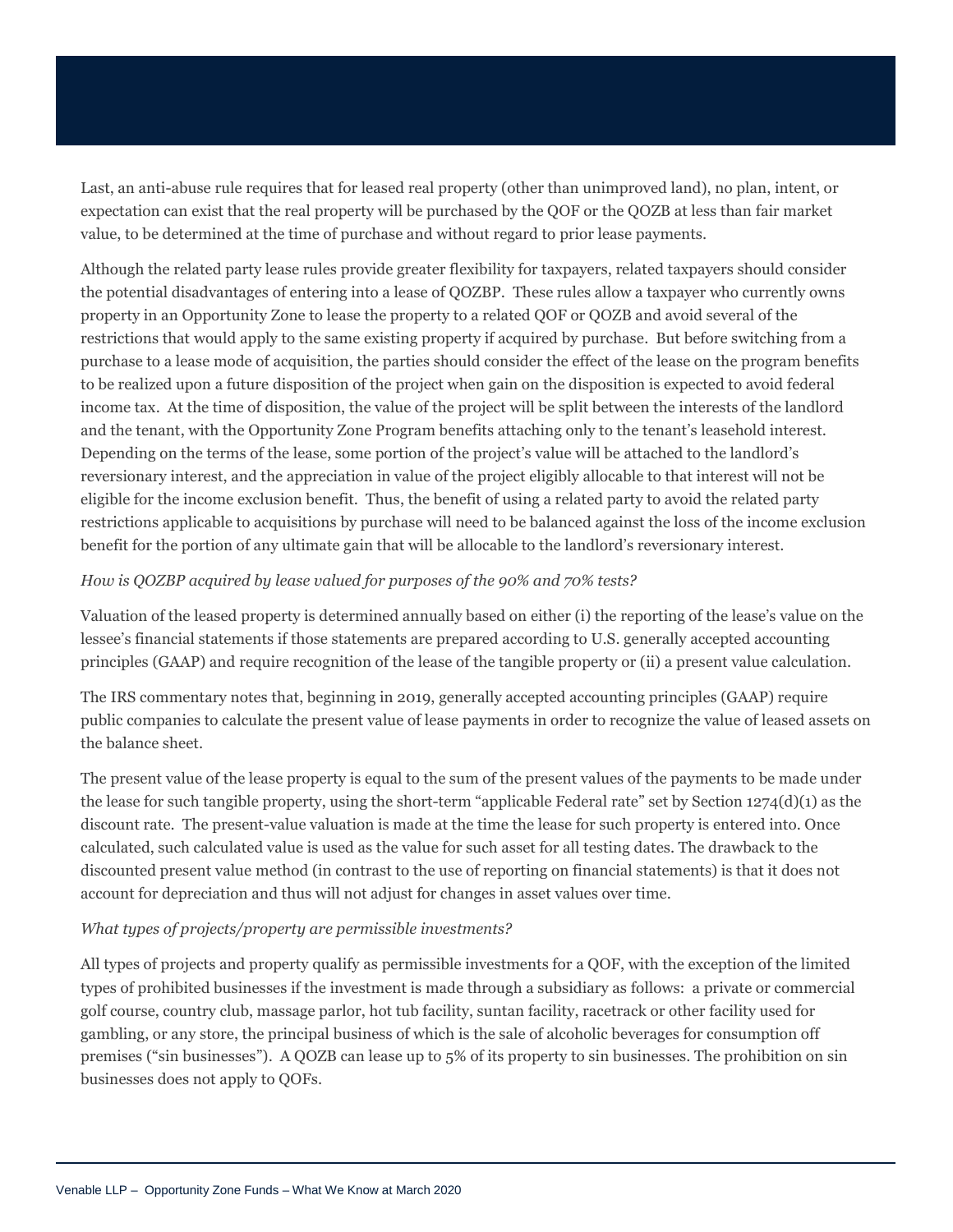One of the requirements for qualifying as a QOZB (applicable if a QOF invests through a corporate or partnership subsidiary, but not if it invests directly in projects) is that at least 50% of its total gross income be derived from the "active conduct" of a trade or business. The IRS has issued guidance providing that a trade or business has the same meaning for purposes of the Opportunity Zone program as under Section 162. However, solely for purposes of the Opportunity Zone program, the ownership and operation (including leasing) of real property used in a trade or business constitutes the active conduct of a trade or business. Acting as a landlord under a triple-net lease generally does not constitute the active conduct of a trade or business.

# *How does a QOZB determine if at least 50% of its total gross income is "from the active conduct of such business"?*

Three safe harbors and a facts and circumstances test are provided for determining whether sufficient income is derived from a trade or business in a qualified opportunity zone for purposes of the 50% test. Businesses only need to meet one of these safe harbors to satisfy that test.

The first safe harbor requires that at least 50 percent of the services performed (based on hours) for such business by its employees and independent contractors (and employees of independent contractors) are performed within the qualified opportunity zone. This test is intended to address businesses located in a qualified opportunity zone that primarily provide services. The percentage is based on a fraction, the numerator of which is the total number of hours spent by employees and independent contractors (and employees of independent contractors) performing services in a qualified opportunity zone during the taxable year, and the denominator of which is the total number of hours spent by employees and independent contractors (and employees of independent contractors) in performing services during the taxable year.

The second safe harbor is based upon amounts paid by the trade or business for services performed in the qualified opportunity zone by employees and independent contractors (and employees of independent contractors). Under this test, if at least 50 percent of the services performed for the business by its employees and independent contractors (and employees of independent contractors) are performed in the qualified opportunity zone, based on amounts paid for the services performed, the business meets the 50 percent gross income test found in section 1397C(b)(2). This test is determined by a fraction, the numerator of which is the total amount paid by the entity for employee and independent contractor (and employees of independent contractors) services performed in a qualified opportunity zone during the taxable year, and the denominator of which is the total amount paid by the entity for employee and independent contractor (and employees of independent contractors) services performed during the taxable year.

The third safe harbor is a conjunctive test concerning tangible property and management or operational functions performed in a qualified opportunity zone, permitting a trade or business to use the totality of its situation to evaluate compliance with test. Thus, a trade or business may satisfy the 50 percent gross income requirement if (1) the tangible property of the business that is in a qualified opportunity zone and (2) the management or operational functions performed for the business in the qualified opportunity zone are each necessary to generate 50 percent of the gross income of the trade or business.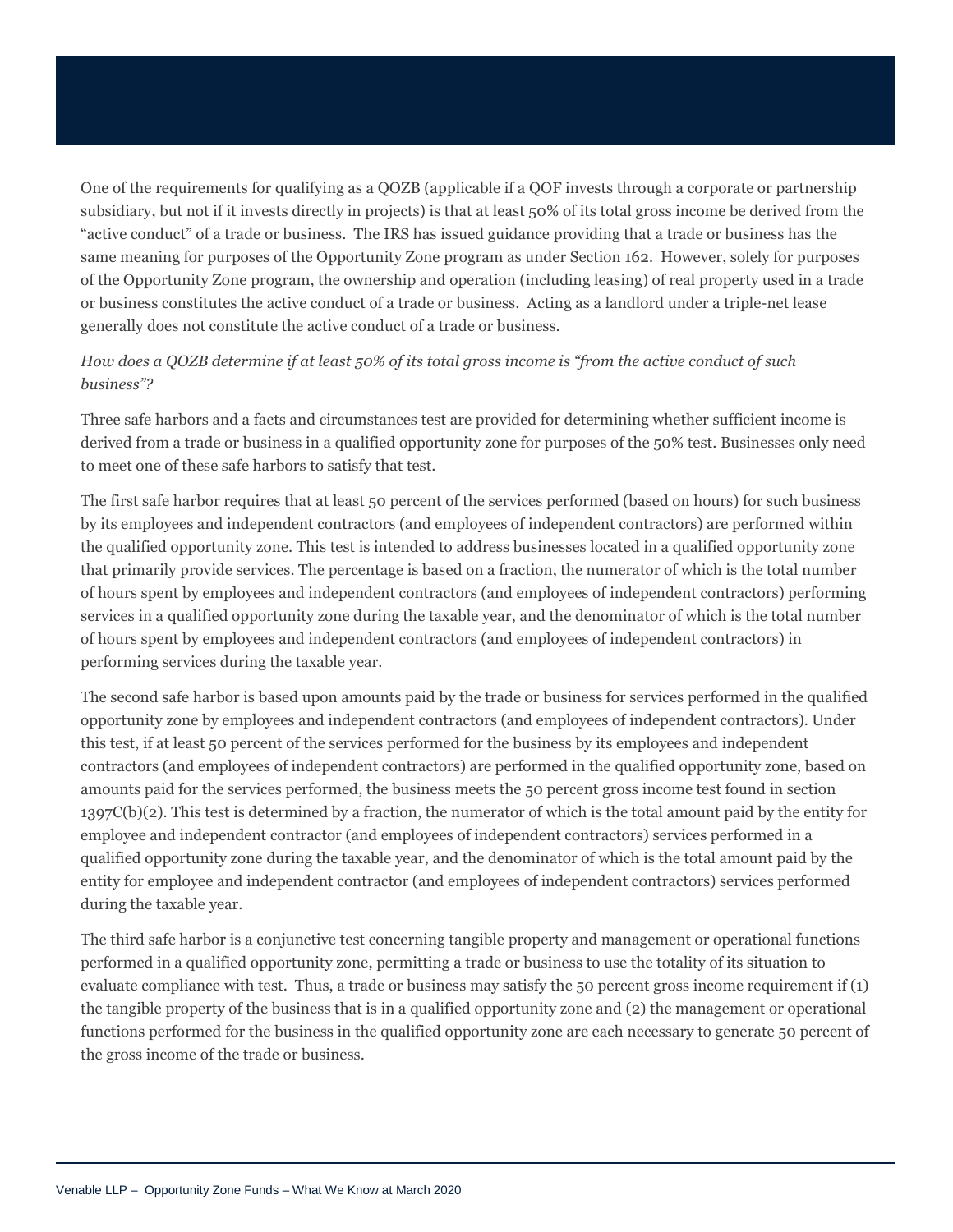Finally, taxpayers not meeting any of these three safe harbor tests may meet the 50 percent requirement based on a facts and circumstances test if, based on all the facts and circumstances, at least 50 percent of the gross income of a trade or business is derived from the active conduct of a trade or business in the qualified opportunity zone.

## *Can a QOF hold cash pending investment in Opportunity Zone Property?*

It depends – as discussed above, the Working Capital Safe Harbor is available to a subsidiary partnership or subsidiary corporation in which a QOF invests, but not to the QOF itself. Rather, the holding of cash by the QOF is restricted by the twice-annual application of the 90% test for investment by the QOF (and the resulting annual penalty for shortfalls in meeting the 90% tests) as discussed above.

# *Putting all of the timing rules together, how long may funds invested into a QOF and by the QOF into a lower tier QOZB entity be held as cash?*

Stringing all the rules together can provide a period as long as 43 months for deployment of capital following investment of capital gain into a QOF under the following rules:

- 1. A QOF is subjected to the 90% test every six months but gets an exception for funds invested in the QOF with the prior six months. Thus, an investment early in a calendar tax year doesn't trigger a penalty until the December 31 testing date and thus permits almost 12 months before the QOF is compelled to invest in a lowertier QOZB entity without penalty.
- 2. A lower-tier QOZB can make use of the 31-month Working Capital Safe Harbor to assist with its qualification as a QOZB while not having deployed the capital invested in it by the QOF.
- 3. Thus, on particular facts, the combination of the timing rules for application of the QOF 90% testing rules and the Working Capital Safe Harbor may provide nearly 43 months before all invested capital must be deployed.

## *Can borrowed funds (leverage) be used in the Opportunity Zone program?*

Yes, leverage can be used at several different levels. Because there is no required connection between the capital gain that a taxpayer desires to defer and cash proceeds used to fund an investment in a QOF, a taxpayer could borrow such amounts. In addition, there is no prohibition on a QOF borrowing to partially fund (together with the taxpayer's equity investment in the QOF) the purchase of Opportunity Zone Property.

Similarly, a partnership or corporate subsidiary of a QOF could borrow to help fund a project. Borrowing at the subsidiary level could potentially be tailored to comply with the timing requirements and cash limitations discussed above – for example, a taxpayer's equity could be used to acquire an existing property, and then borrowed funds could be drawn down as needed to improve the property.

But if a QOF investor invests amounts in a QOF in addition to its capital gain eligible to be rolled into the QOF, then such excess investments will not be eligible for any of the benefits of the Opportunity Zone program, regardless of the source of the investor's fund for excess investment. Thus, an investor cannot take advantage of the exclusion benefit with respect to investments that it makes in a QOF in addition to its capital gain rollover.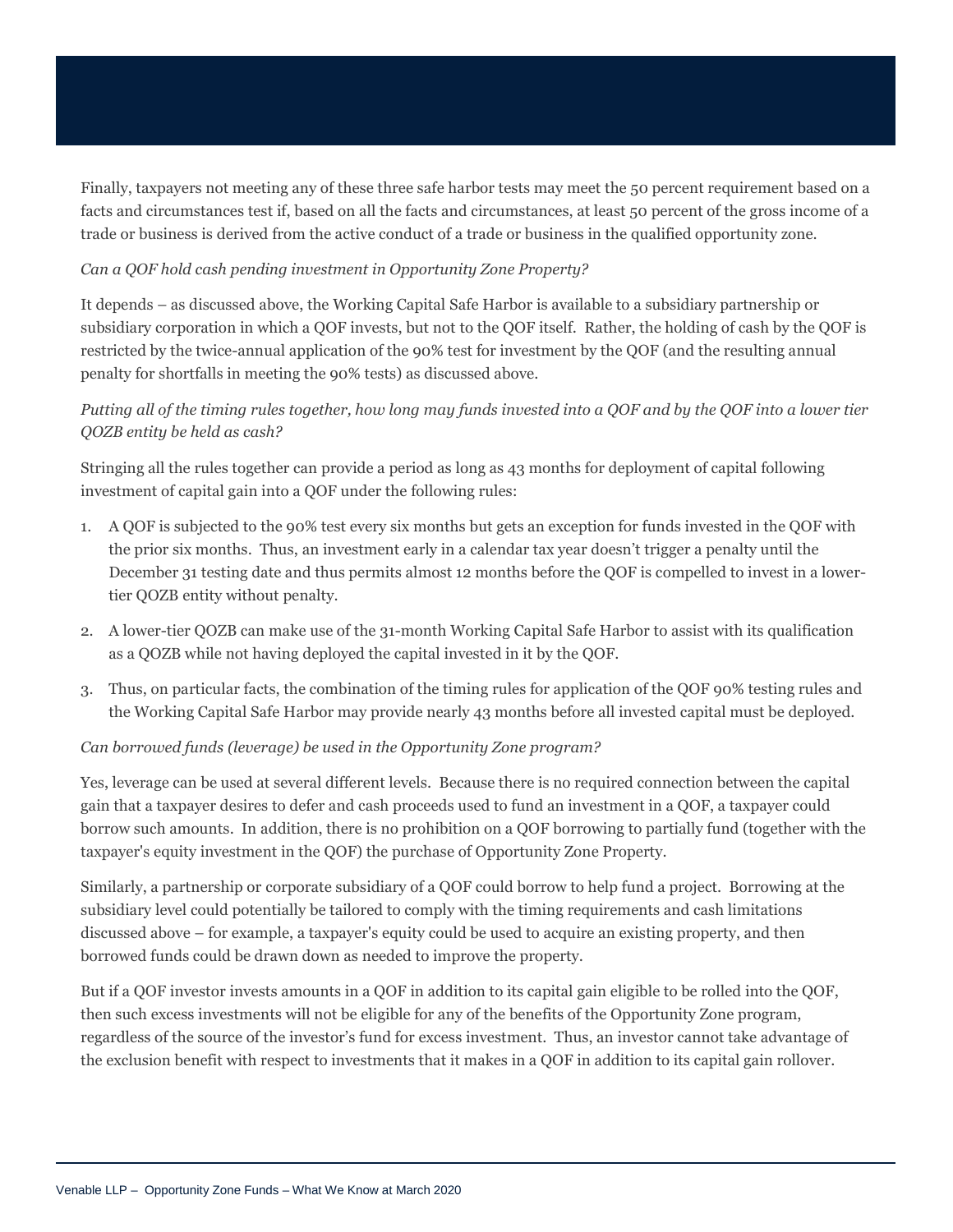# *If land and a building are to be improved, how does the substantial improvement requirement apply to them?*

The QOF must substantially improve the building by spending an amount on improvements to the building at least equal to the QOF's cost basis in the building. The separate cost basis of the land does not affect the substantial improvement calculation for the building, and the land does not need to be improved in order for the substantial improvement requirement to be satisfied with respect to the overall project.

# *When will the taxpayer's deferred gain be recognized?*

A taxpayer will recognize the deferred gain on the earlier of (1) an inclusion event; (2) the taxpayer's sale or exchange of the QOF investment; or (3) December 31, 2026.

If a taxpayer invests in a QOF and later sells or exchanges the QOF interest such that the taxpayer would recognize the deferred gain, then the taxpayer can reinvest the gain from the sale of the original QOF investment into another QOF and elect again to defer the previously deferred gain. This provision allows a taxpayer to make back-to-back investments. This provision is available even if the taxpayer has not disposed of its entire initial investment in the QOF. The reinvestment into another QOF would re-start the taxpayer's holding period for his or her QOF investment to the extent of the reinvested gain.

Although a taxpayer may be able to avoid recognition of the deferred gain by reinvesting his or her gain into a QOF, all deferred gain must be recognized by December 31, 2026, even if the taxpayer has not sold or exchanged his or her investment. Accordingly, taxpayers must be aware that they may have a gain recognition event in 2026 with no associated income or cash.

Note that a taxpayer may make separate investments in a QOF at different times. If the taxpayer fails to adequately identify the QOF stock sold, the IRS will identify the stock sold using the "first-in, first-out" method. Accordingly, taxpayers making multiple investments in the same QOF corporation are encouraged to separately identify these investments in the event of a future sale of less than all of a taxpayer's stock of the QOF. The separate identification rule does not apply to the disposition of interests in a QOF partnership.

# *What is an "inclusion event"?*

An inclusion event is an event that results in the inclusion of deferred gain in gross income. Generally, the event is considered an inclusion event where (i) the event reduces an eligible taxpayer's direct equity interest in the qualifying investment; (ii) an eligible taxpayer receives a distribution with respect to the qualifying investment; (iii) an eligible taxpayer claims a loss for worthless stock; or (iv) a QOF in which an eligible taxpayer holds a qualifying investment loses its QOF status. The Regulations provide detailed rules as to a variety of events that will be considered to result in an inclusion event. Examples include the conversion of a QOF from a partnership to a corporation, de-certification of a QOF, and a transfer between spouses or incident to divorce. Gain arising from an inclusion event is eligible for deferral even though the taxpayer retains a portion of its qualifying investment after the inclusion event.

Qualifying investments that have been subject to inclusion events should continue to be eligible for an increase of basis if deferred gain has not yet been recognized at the time of this basis increase.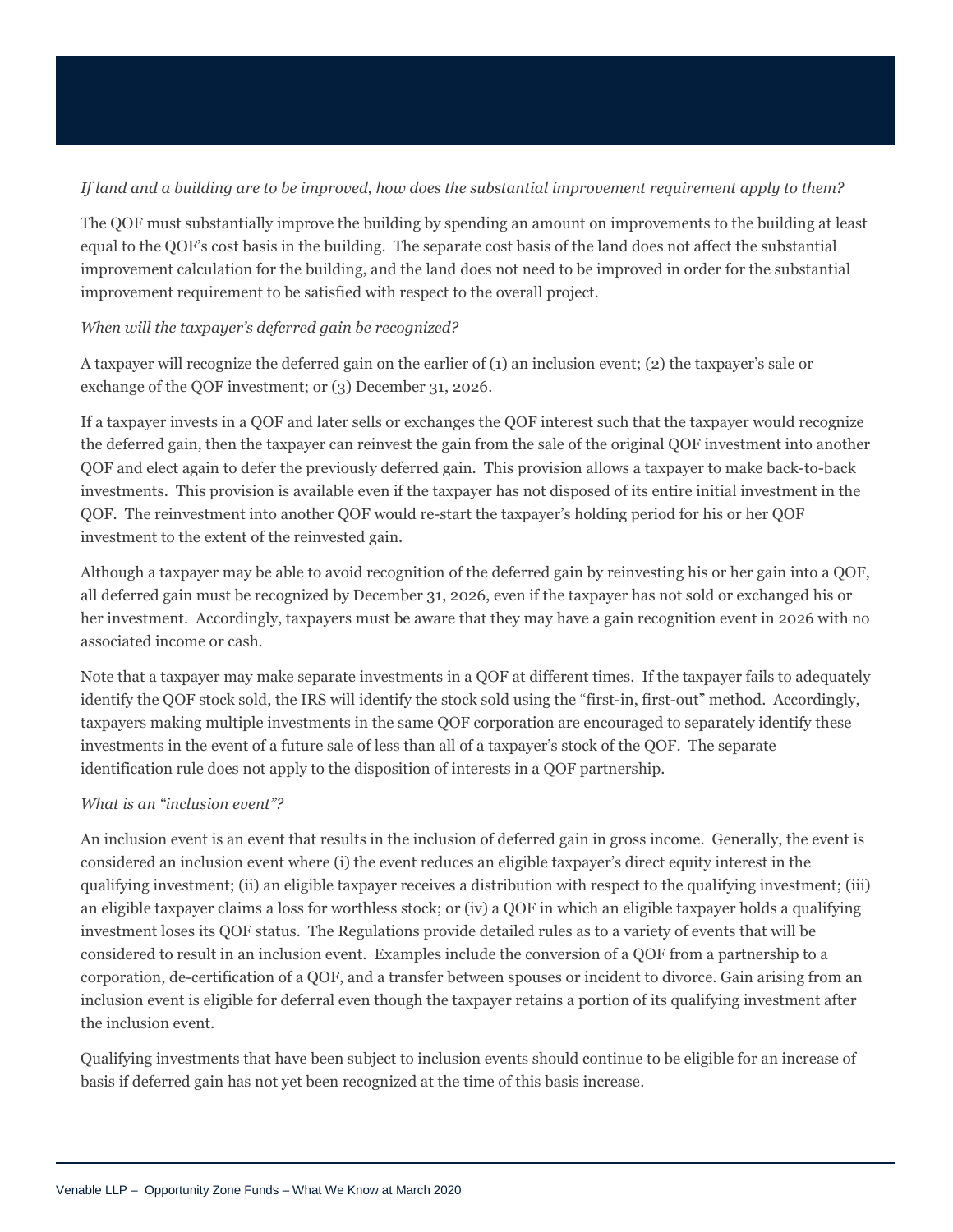## *What is the "exclusion benefit"?*

If a taxpayer holds an equity interest in a QOF for at least 10 years, the taxpayer generally is not subject to tax on gain attributable to the appreciation of his, her, or its QOF investment.

## *How is the exclusion benefit realized?*

Sale of a QOF Interest: If a taxpayer holds an equity interest in a QOF for at least 10 years, the taxpayer can increase the basis of his or her equity interest to the fair market value of that equity interest on the date the interest is sold or exchanged. As a result, all of the gain attributable to appreciation in the QOF's value would be tax-free. The basis step-up is available only to the extent that the taxpayer elected to defer the recognition of capital gain. Accordingly, if a taxpayer invests cash (for which no deferral election has been made) and proceeds from a capital transaction (for which a deferral election has been made), the investment will need to be bifurcated, and the appreciation with respect to the cash portion will be subject to tax on the eventual sale or exchange of the QOF interest. The Regulations make it clear that on disposition of an equity interest in a QOF, all types of gain (including any "hot asset" gain or depreciation recapture that could exist if the QOF is a partnership) are excluded from the investor's income.

Sale of QOZBP or Opportunity Zone Property: If a taxpayer holds an equity interest in a QOF for at least 10 years, the taxpayer can elect to exclude from its gross income any gain recognized by the QOF as a result of the disposition by the QOF of its Opportunity Zone Property or any disposition by a subsidiary QOZBP of its property. Accordingly, if a QOF has a subsidiary partnership QOZB that sells an asset, the subsidiary partnership's gain (which ultimately would flow through to the investor) would be eligible for the exclusion. All types of gain (including distributions by a corporation to shareholders or by a partnership to a partner, any "hot asset" gain, or depreciation recapture that could exist if the QOF is a partnership) are excluded from the investor's income, except for gain attributable to sales of inventory in the ordinary course of business.

## *What happens if an investor makes a gift of his or her QOF investment?*

A gift of a QOF investment is an "inclusion event." Accordingly, any gift to another person would result in the investor immediately recognizing his or her deferred gain. The recipient of the gift would have a new holding period in the QOF investment. A transfer to grantor trust generally is not considered to be transfer to a different taxpayer and thus will not trigger an inclusion event.

# *What happens if an investor dies while holding a QOF investment?*

Death of an investor prior to December 31, 2026 does not trigger recognition of the deferred gain. Instead, the recipient of the QOF investment must recognize the deferred gain on the earlier of an inclusion event occurring to the recipient or December 31, 2026. While interests received due to death continue to be a qualifying investment in the hands of a transferee, the transferee is not allowed to adjust the basis of an inherited qualifying investment to its fair market value. The recipient of the QOF investment gets to "tack" the investor's holding period for purposes of determining whether the 5-, 7-, and 10-year holding requirements are satisfied.

*What is the "general anti-abuse rule"?*